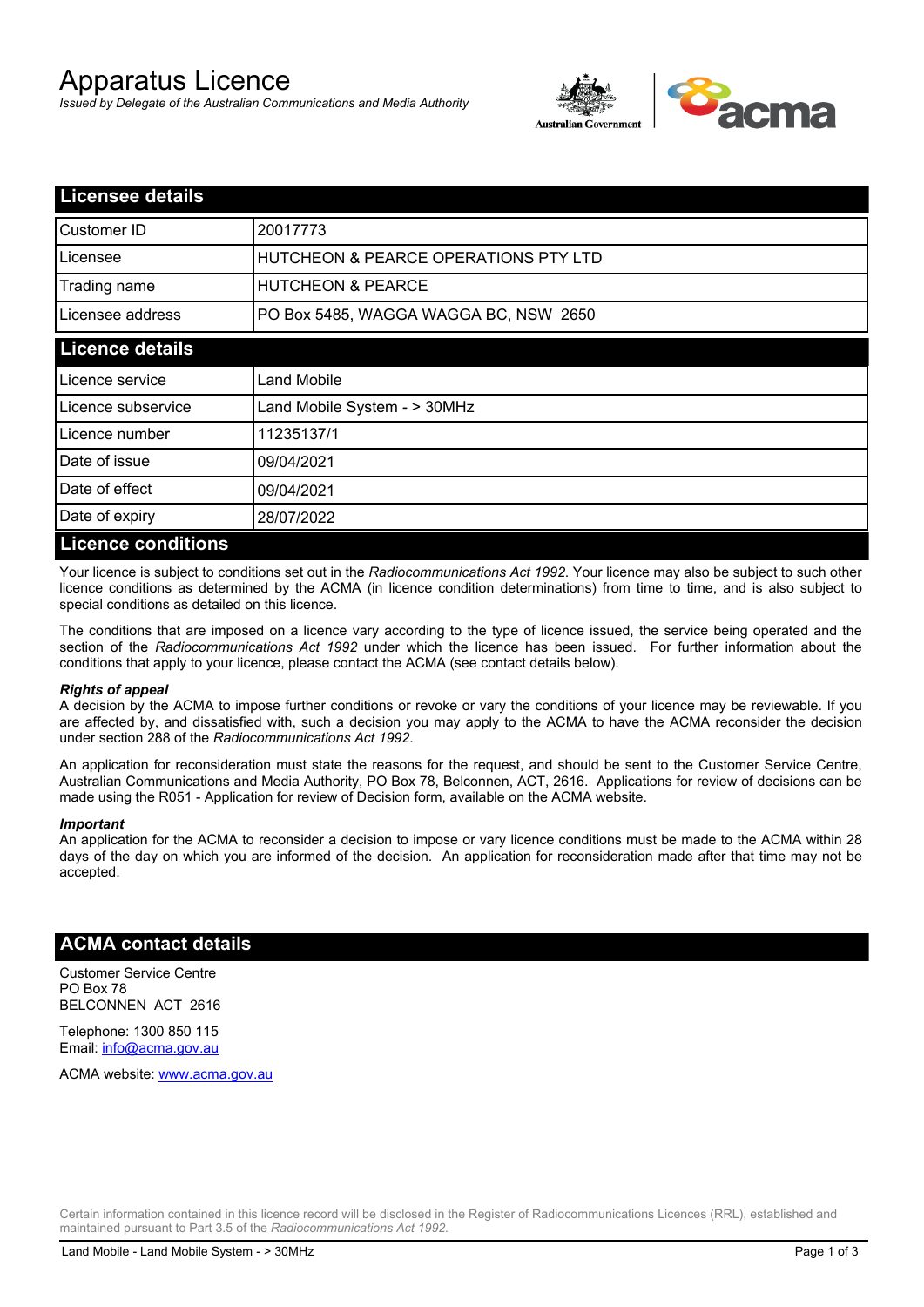# **Advisory Notes applying to licence no.: 11235137/1**

Conditions applicable to the operation of Land Mobile System station(s) authorised under this licence can be found in the Radiocommunications Licence Conditions (Apparatus Licence) Determination and the Radiocommunications Licence Conditions (Land Mobile Licence) Determination. Copies of these determinations are available from the ACMA and from the ACMA home page (www.acma.gov.au).